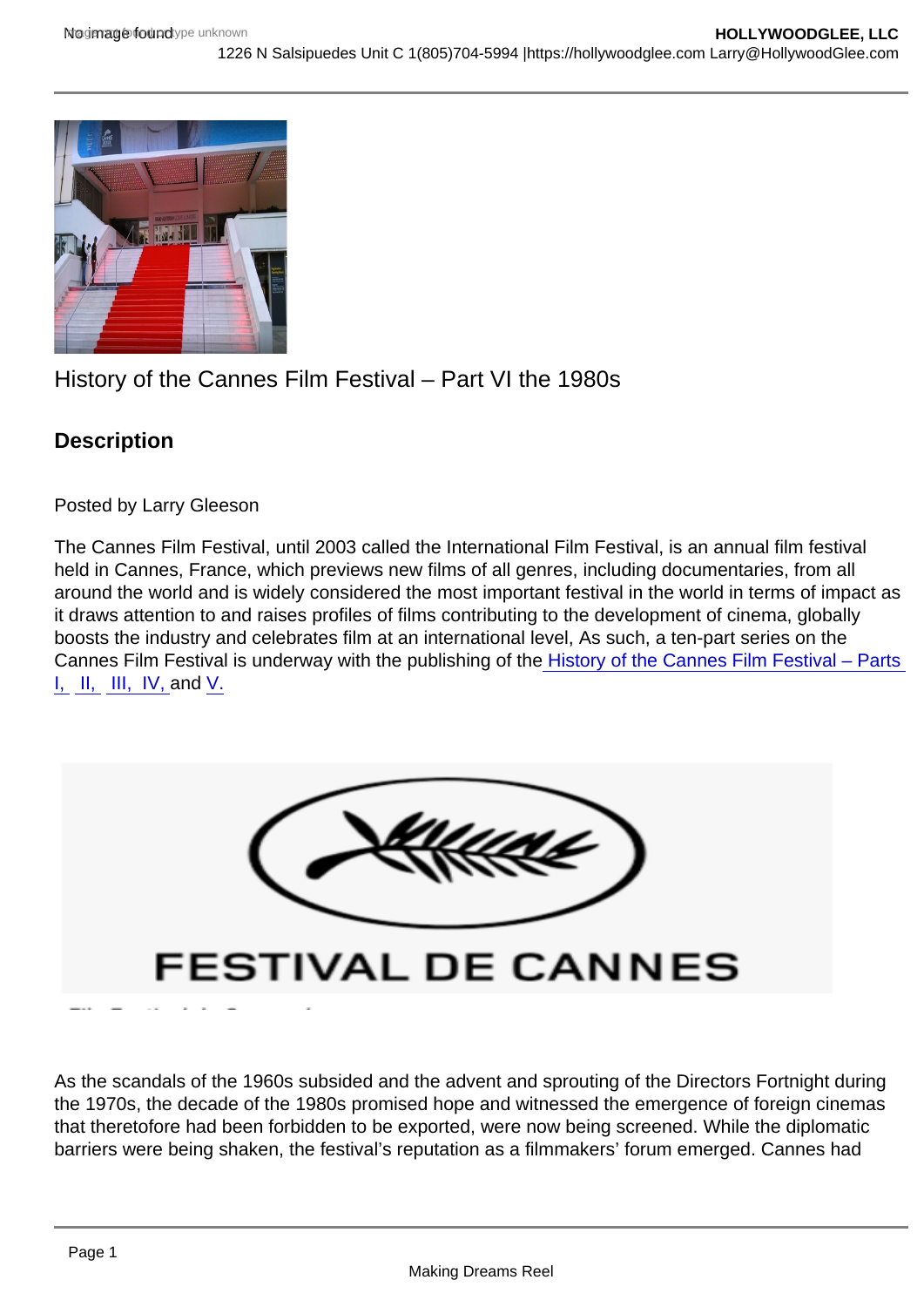proven its commitment to defending the filmmaker's freedom of expression.

In 1983, the choice of winners was sharply criticized, with the jury giving out additional Jury's Grand Prix and a Grand Prix for art films at the last minute. The choice of films presented largely stressed committed cinema that never gives in to government pressure. This was also the decade that gave rise to socially aware young directors.

The Tin Dum

Françoise Sagan, the president of the jury of the Cannes Film Festival in 1979, sparked off a major scandal in Cannes by declaring: "It is true that I tried to put pressure on the jury. I did so simply because the day before, Mr. Favre le Bret completely stepped out of his role by trying to do the exact same thing." Françoise Sagan was in favor of awarding the Palme d'Or to Volker Schlöndorff's film The Tin Drum, while a number of jury members preferred Apocalypse Now. At the last minute, both films were awarded the Palme d'Or, the highest prize awarded at the Cannes Film Festival.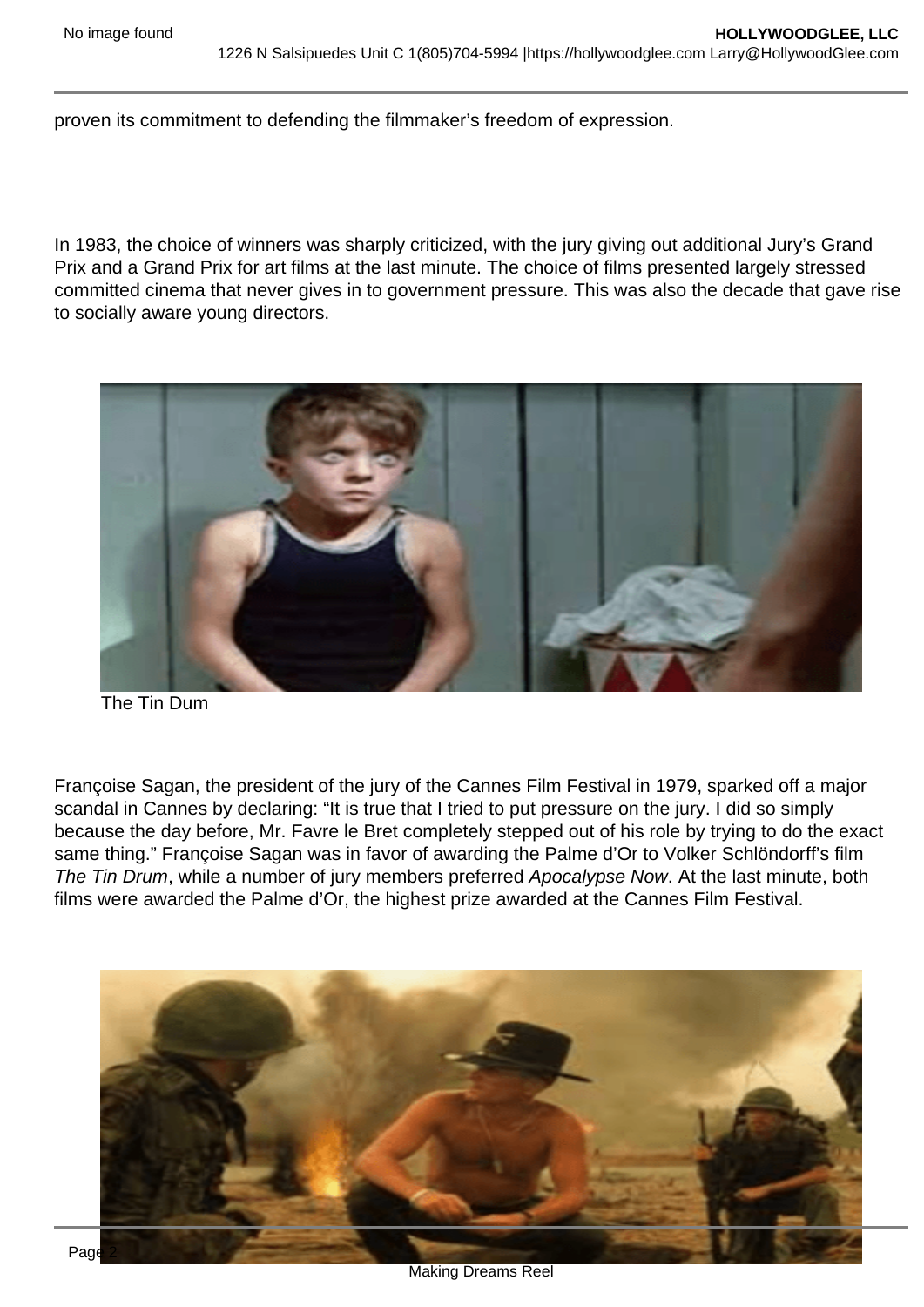Apocalypse Now

In 1983, Robert Favre le Bret, after witnessing the birth and evolution of the festival, stepped down as President of the Cannes Film Festival passing the torch to Pierre Viot. Viot teamed up with the 1978 appointed Delegate General (Director of the Festival), Gilles Jacob. Jacob had created the Caméra d'Or prize for the best first film which could be awarded to a film from any one of the three parallel events (the Official Cannes Selection, the Directors' Fortnight, and Critics' Week). He also grouped together the non-competitive categories in a selection called Un Certain Regard.

In addition, the town decided the Palais de la Croisette had become too small for the event and ordered the construction of the Palais des Congrès. The municipality's initial idea for expanding the Palais Croisette was not viable and, given the Festival's growing success, there was a need to go big and build a new one.

Palais des Festivals et des Congrès 1983

Its time had come and in 1983 the new Palais des Festivals et des Congrès was ready. The stakes were high as the structure would host numerous events throughout the year. Upon opening, many complained the architecture was too boxy and many described it as "a hideous concrete blockhouse." Yet, the bunker style was accepted though it wasn't a perfect fit for the festival. Nevertheless, the famous twenty-four steps decorated with the red carpet has welcomed tens of thousands of festivalgoers, and hundreds of screenings, and helped maintain the ongoing popularity of the Film Market.

Palais des Festivals et des Congrès

In 1986 the 39th Cannes Festival was declared open by 14-year-old Charlotte Gainsbourg and 94-yearold Charles Vanel, hand in hand symbolizing the tradition of the past and the emerging talent of the present day.